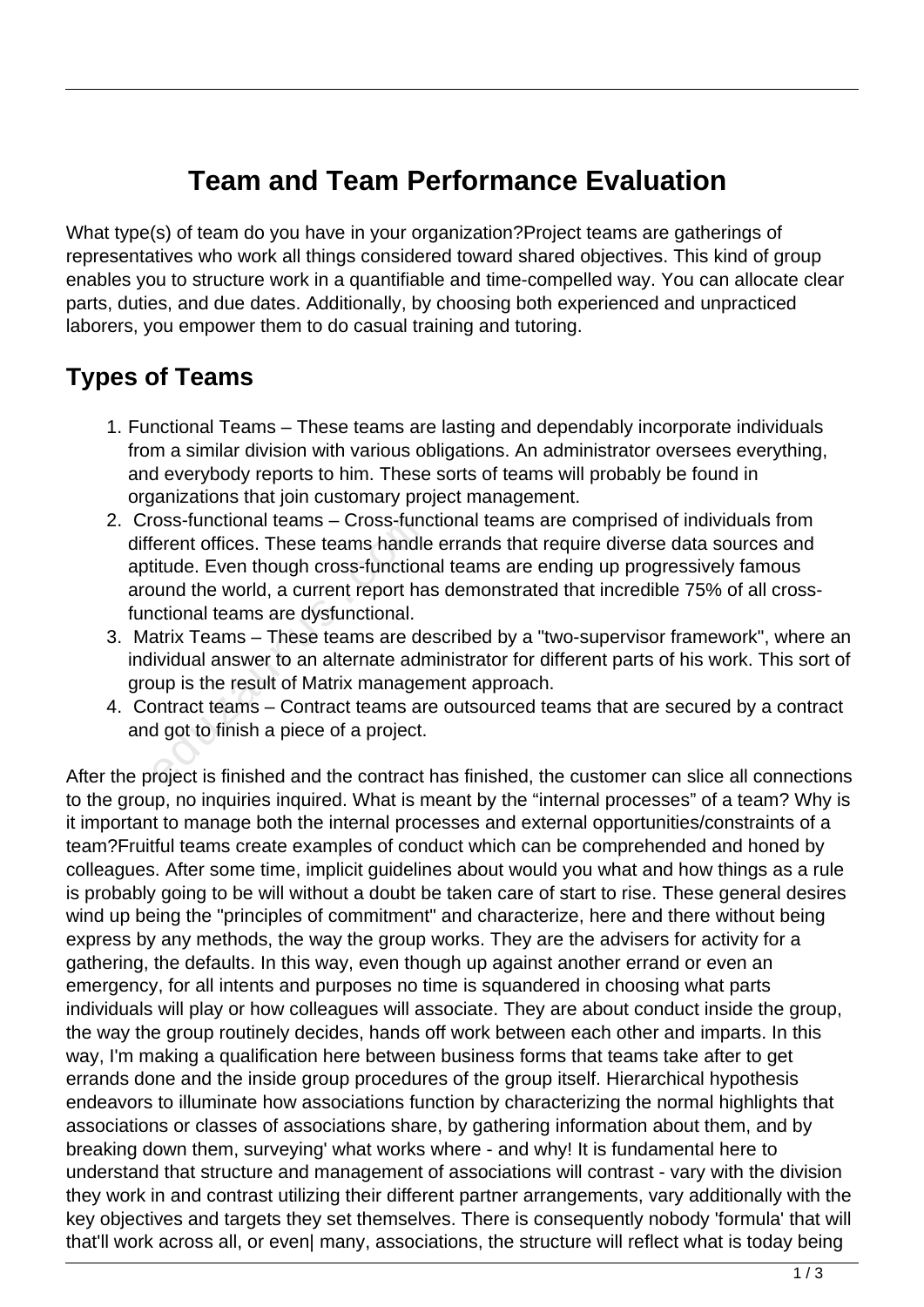known as the 'DNA' of associations - which mulls over authoritative culture - 'the way we get things done around here' and different components specific to anybody association. It empowers the supervisor to watch that his/her association and its issues are occasionally entirely novel. As a rule, a considerable measure of significant worth could be gained from analyzing the conduct of different associations in comprehensively comparative conditions. It can profit us to depict what is going on in our own association and to perceive conceivable strategies to its difficulties, issues and issues, gave the arrangements chose to think about social and other key viewpoints and are not exclusively not the only one 'expansive brush 'or reproduction usage based about what is performed somewhere else. What are some effective strategies for enhancing successful team performance? How can these strategies help to decrease threats to team performance and motivation?If colleagues aren't as gainful not surprisingly, need activity or inspiration, are disappointed and inconsistent with each other, it's the ideal opportunity for a tune-up. Much the same as people, teams likewise require customary consideration and upkeep.

By actualizing some group building endeavors and exercises, you can enable the group to get together to go about as a strong unit toward a standard objective, with shared put stock in, desires, regard for the commitments of each person and pride inside their achievements. Lead work compel assorted variety preparing to just enable individuals to comprehend the value of individual commitments toward accomplishing a common objective. Clarify how various foundations, aptitudes and perspectives may help discover more innovative answers for issues than a gathering of individuals who have comparable foundations and encounters. Exhibit your part as a group pioneer by discovering strategies to determine strife. Proceed with relentlessly to help the group to remember the value of progressing in the direction of shared objectives and express gratefulness for their mutual commitments. Fabricate associations with individuals focused on trust and dependability and empower precisely the same between individuals. Encourage correspondence as a group and between people. Set a decent case by being accessible to proposals and concerns and being touchy to emotions. Impart obviously, particularly with respect to desires and guidelines. Support sharing of data, undivided attention and conceptualizing. Set clear work goals, time allotments and desires. Make certain everybody comprehends their part and duties and those of the colleagues. gard for the commitments of each<br>bel assorted variety preparing to ju<br>commitments toward accomplishir<br>s, aptitudes and perspectives may<br>nering of individuals who have cor<br>roup pioneer by discovering strate<br>group to remembe

Make group esteems and objectives and assess group execution and advance toward those objectives. Praise victories while illustrating what still should unquestionably be proficient and any deterrents to progress. Set standard procedures with the group for working productively and estimating execution and achievement. A few illustrations are that every part ought to contribute thoughts when conceptualizing and abstain from passing judgment on others 'commitments, and being quickly at gatherings and with project due dates. Make the floor governs as a group and make certain everybody consents to them. Make a strategy for achieving agreement and getting purchase in on choices from all individuals. Make a situation of participation and cooperative critical thinking. In basic leadership, influence certain all individuals to have presently been kept educated on the group's advance, everybody has an opportunity to make inquiries and express conclusions, and all individuals are permitted to oppose this idea. Praise achievements and perceive the group because of their common commitments and endeavors. Reward the group with a novel festival and convey their prosperity to the enthusiasm of official backers. Feature their achievements in organization productions and strengthen the group unit a sort cooperation and joint effort. Have you experienced social loafing or free riding in a team setting? What could have been done or can be done to avoid these effects?